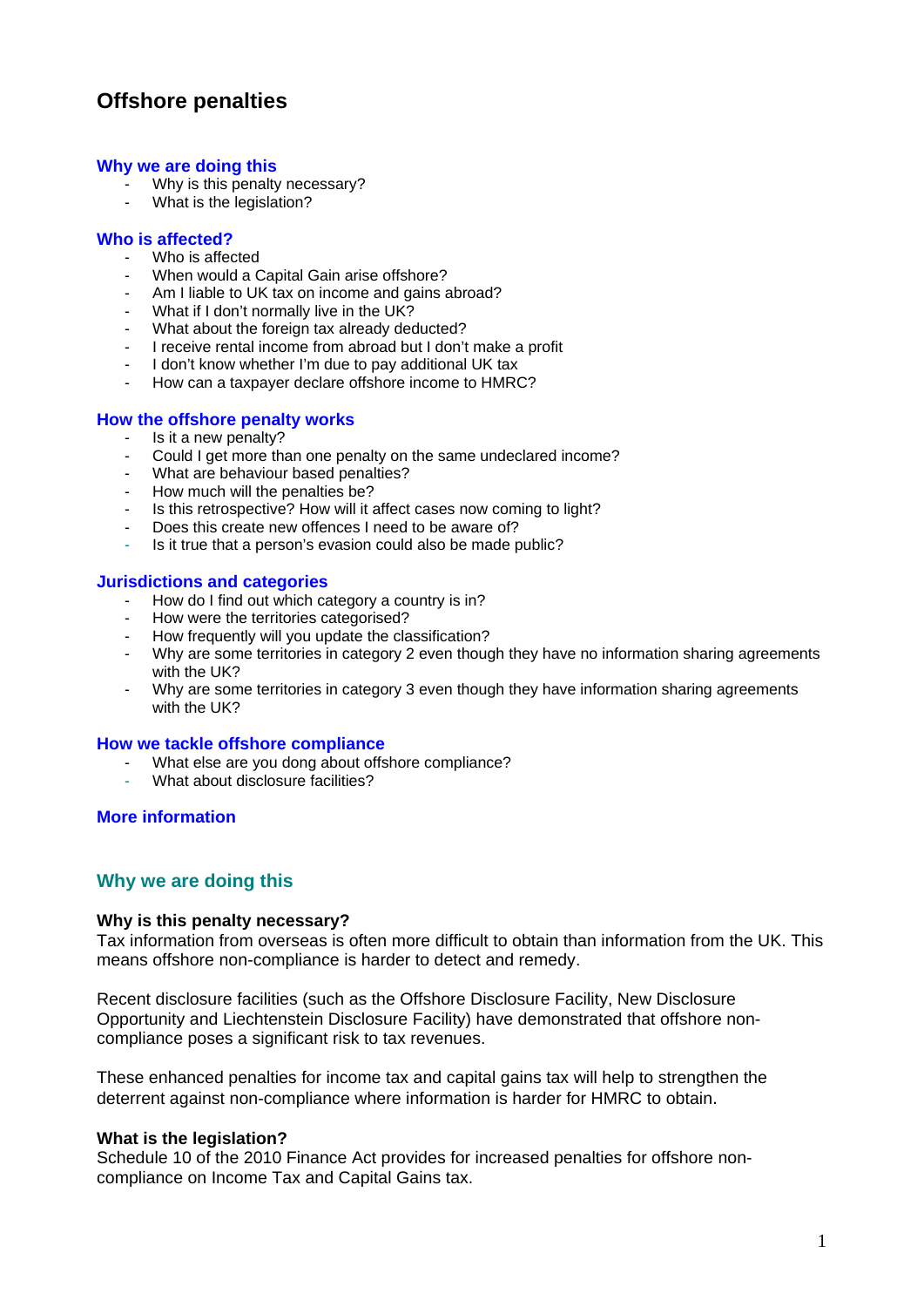The new offshore penalties will apply for the tax years 2011-12 onwards.

HMRC is carrying out a review of its Powers, Deterrents and Safeguards and this new penalty is one outcome of that review. There was a full consultation process before HMRC introduced the penalty. The consultation document and responses to it are [here](http://customs.hmrc.gov.uk/channelsPortalWebApp/downloadFile?contentID=HMCE_PROD1_029996), and [here.](http://customs.hmrc.gov.uk/channelsPortalWebApp/downloadFile?contentID=HMCE_PROD1_030337)

## <span id="page-1-0"></span>**Who is affected**

## **Who is affected?**

HMRC can apply these penalties to taxpayers who fail to tell HMRC about undeclared offshore income or gains arising in the 2011-12 tax year, onwards.

The new penalty will not affect taxpayers who already declare all income and gains to HMRC, and pay the tax due, or who have no additional liability on the offshore income.

## **When would a Capital Gain arise offshore?**

A Capital Gain can arise if you sell or dispose of an asset. Where the offshore penalty is concerned this is most likely to happen if you own property, but it could apply to land, a boat, a painting, shares, or any asset held outside the UK. Capital Gains Tax does not apply to certain items and there are allowances that can reduce the tax due. You can find more information on [Capital Gains](http://www.hmrc.gov.uk/cgt/intro/basics.htm) on the HMRC website.

## **Am I liable to UK tax on income and gains abroad?**

If you normally live in the UK then you are liable to UK tax on your income and taxable gains, whether they arise in the UK or abroad.

## **What if I don't normally live in the UK?**

If your permanent place of residence is not in the UK then you will need to establish whether you are resident in the UK for tax purposes. You may have a choice about which country you pay tax in. You can find out more in the ['Tax on income and gains outside the UK](http://www.hmrc.gov.uk/migrantworkers/tax-non-uk.htm)' section on the HMRC website.

#### **What about the foreign tax already deducted?**

If you have a bank account abroad or foreign dividends it is possible that tax will be deducted in that country. We sometimes call this 'withholding tax'. If there is a Double Taxation Agreement (DTA) between the UK and the foreign country, the UK tax authorities will often set the foreign tax deducted against the tax due in the UK. This may mean there is no additional UK tax to pay. There is more information on [tax treaties and DTAs](http://www.hmrc.gov.uk/si/double.htm) on the HMRC website.

#### **I receive rental income from abroad but I don't make a profit**

If you receive rental income from an overseas property you will be liable to UK tax on the income. You must complete a Self Assessment return to declare this income. You can deduct certain expenses and allowances in the same way as you can from income from UK property. If foreign tax has been paid you can also claim tax relief for the tax paid. There is more information on the [Directgov](http://www.direct.gov.uk/en/MoneyTaxAndBenefits/Taxes/TaxOnPropertyAndRentalIncome/DG_10013347) website.

#### **I don't know whether I'm due to pay additional UK tax**

If you are unsure whether you have additional UK liability because of income or gains from abroad you should contact HMRC with the details. It is important you do this immediately as a full disclosure, before HMRC contact you, can greatly reduce any subsequent penalty. You can find your tax office by using the tax office locator [tool.](http://search2.hmrc.gov.uk/kbroker/hmrc/locator/locator.jsp?type=1)

## **How can a taxpayer declare offshore income to HMRC?**

Through the Self Assessment system  $-$  see our  $S$ A information on the website.

## <span id="page-1-1"></span>**How the offshore penalty works**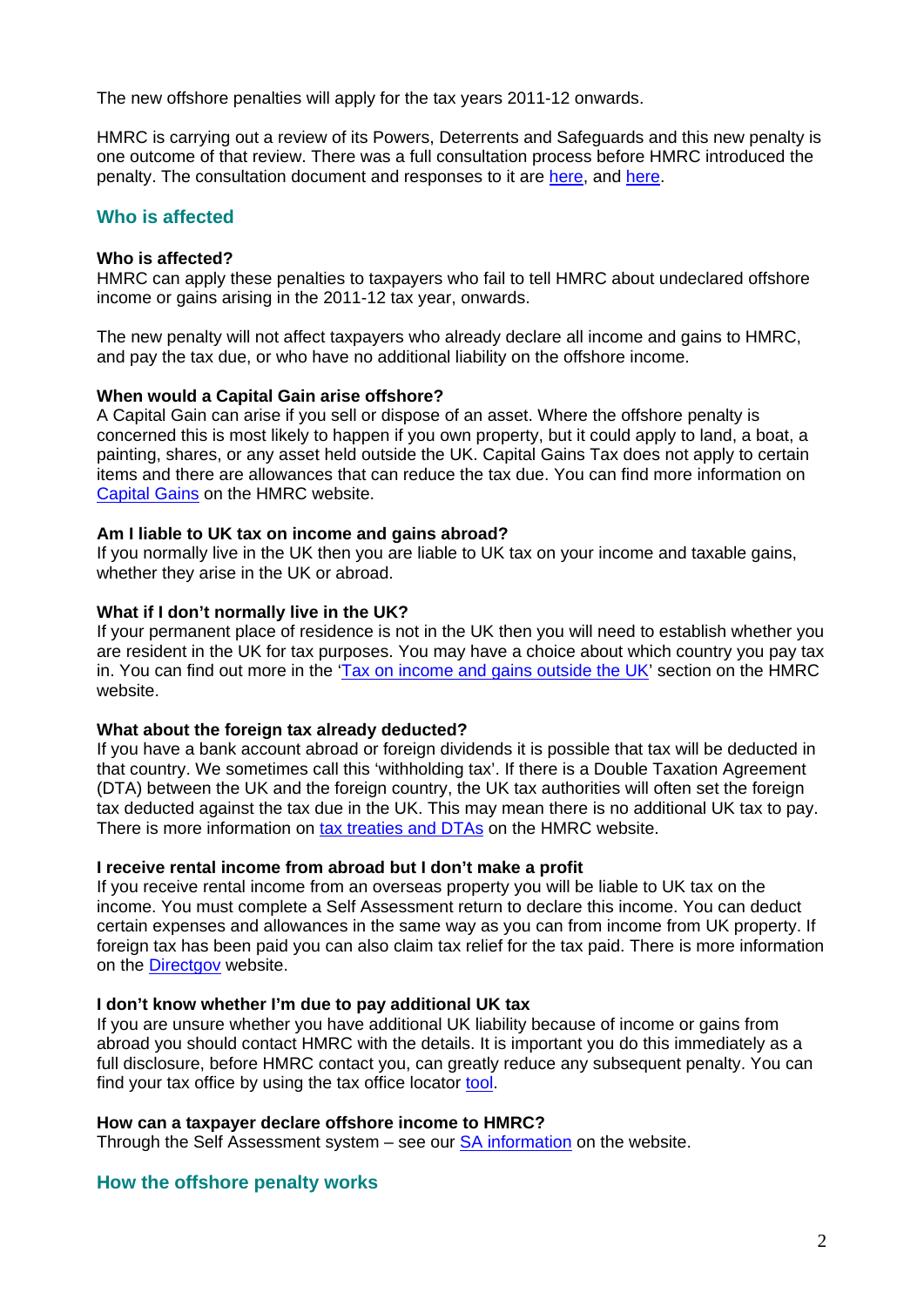## **Is it a new penalty?**

The new offshore penalty builds on the existing penalties for 'inaccuracies in returns' and 'failure to notify'. It also enhances a new element to the penalty for 'failure to make a return on time' where the Return is more than one year overdue.

The amount that HMRC charge under these penalties is a percentage of the tax underpaid. The tax underpaid is known as the potential lost revenue (PLR).

The penalties take account of the taxpayer's behaviour as HMRC will consider

- the behaviour that gave rise to the inaccuracy or failure
- how much the person helped to establish the correct amount of tax due
- circumstances which may have caused the failure or inaccuracy

These penalties also have important safeguards embedded in them such as the reasonable excuse provision and the right to appeal against a penalty.

Under the new legislation, these penalties will be linked to the tax transparency of the territory in which the income or gain arises where the penalty relates to income tax or capital gains tax. Where it is harder for HMRC to get information from another country, the penalties for failing to declare income or gains arising in that country will be higher.

## **Could I get more than one penalty on the same undeclared income?**

It is possible for a person to incur more than one penalty on the same tax liability. For example:

- a person fails to notify chargeability, and
- when eventually issued with returns is very late in submitting them, and
- understates the liability when they do finally submit them

A person might also be liable to an SA surcharge for late payment of some or all of the same tax.

However, HMRC will reduce any second penalty on the same tax liability by the amount of the first penalty, the third penalty by the amount of the first two and so on. So that the total penalties on the same liability will not be greater than the highest single penalty.

## **What are behaviour based penalties?**

The 'inaccuracy' and 'failure to notify' penalties are behaviour based penalties. An element of the 'failure to file a return on time' penalties is also behaviour based.

HMRC will assess the taxpayer's behaviour that caused them not to pay the correct amount of tax. If the taxpayer took reasonable care with their tax affairs, no penalty is due. If the taxpayer was careless, acted deliberately or acted deliberately and concealed their actions, the penalties may be due. The more serious the behaviour, the higher the penalty can be.

HMRC will also consider how much the customer helped to establish the amount of tax underpaid before deciding where, within the percentage range, the penalty will fall.

For example, under the existing penalty model, if a person deliberately fails to declare taxable income on their return, they would be liable to a penalty of between 20% and 70% of the tax not declared, assuming that they had not taken steps to conceal their action. If the person has not helped HMRC establish the amount of tax not declared the penalty would be at the higher end of that range.

## **What are 'reasonable excuse' and 'reasonable care'?**

HMRC will not apply an inaccuracy penalty if you can show that an error occurred in spite of you taking reasonable care to make a full and accurate declaration of your income. Examples of reasonable care would include making sure that:

- your accounting records and systems are accurate and complete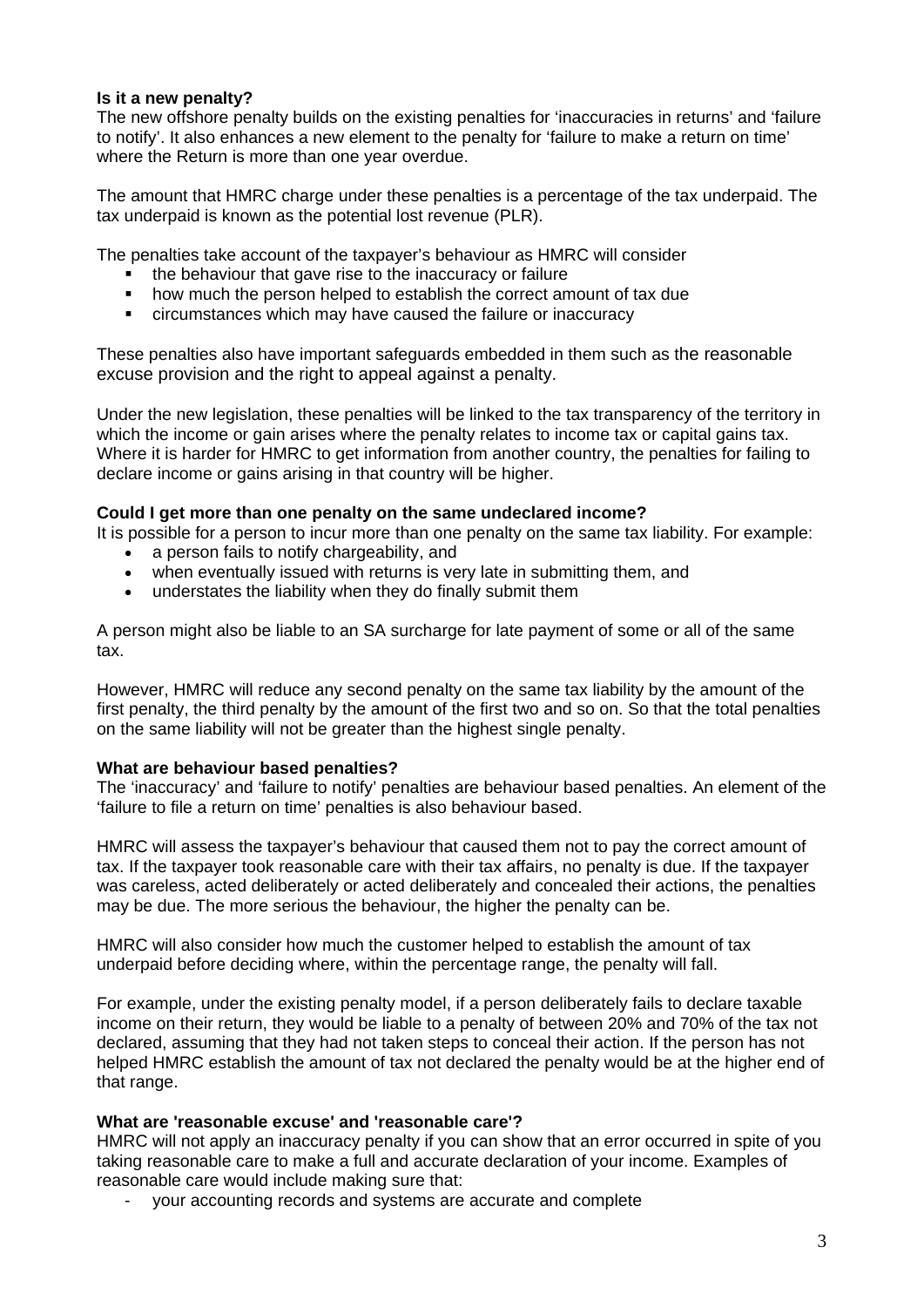- you have effective systems and processes which you follow
- you can show your decision making processes in relation to the returns and documents you submit
- you find out the correct tax treatment in relation to your circumstances or seek advice from HMRC or a competent advisor

HMRC will not apply a failure to notify penalty if you have a reasonable excuse for not telling HMRC about the income or gain, and you informed HMRC as soon as the reasonable excuse ended. A reasonable excuse will be an unusual event that is either unforeseeable or beyond your control, which prevents you from complying with the obligation. Examples might include the death of a partner or close relative, or a serious illness. HMRC will not consider reasonable excuse where the failure to notify is deliberate and will not accept:

- pressure of work
- lack of information
- ignorance of basic law
- lack of funds
- reliance on another person

## **How much will the penalties be?**

As with the existing penalties, the level of penalty will be based on the behaviour that leads to the understatement of tax.

Under the new legislation, penalties for income tax and capital gains tax will also be linked to the tax transparency of the territory in which the income or gain arises. Where it is harder for HMRC to get information from another country, the penalties for failing to declare income or gains arising in that country will be higher.

There will be three new levels of penalty:

- where the income or gain arises in a territory in 'category 1', the penalty rate will be the same as under existing legislation
- where the income or gain arises in a territory in 'category 2', the penalty rate will be 1.5 times that in existing legislation - up to 150 per cent of tax
- where the income or gain arises in a territory in 'category 3', the penalty rate will be double that in existing legislation - up to 200 per cent of tax

Information on how the categories work can be found in the next section.

All existing safeguards will still apply. There will be no penalty if a person can demonstrate they have taken reasonable care to get their tax right or have a reasonable excuse for a failure to notify taxable income.

Where penalties are due, HMRC can reduce them depending on how helpful the individual is in assisting it to establish the correct amount of tax due. The largest reductions will be for unprompted disclosures. Unprompted means when you tell us about a tax issue you have no reason to believe we have discovered or are about to discover it.

#### **Is this retrospective? How will it affect cases now coming to light?**

This is not retrospective. HMRC will apply the offshore element for tax periods commencing from 6 April 2011.

Non-compliance from previous tax periods will attract penalties according to the rules that were in place at the time.

#### **Does this create new offences I need to be aware of?**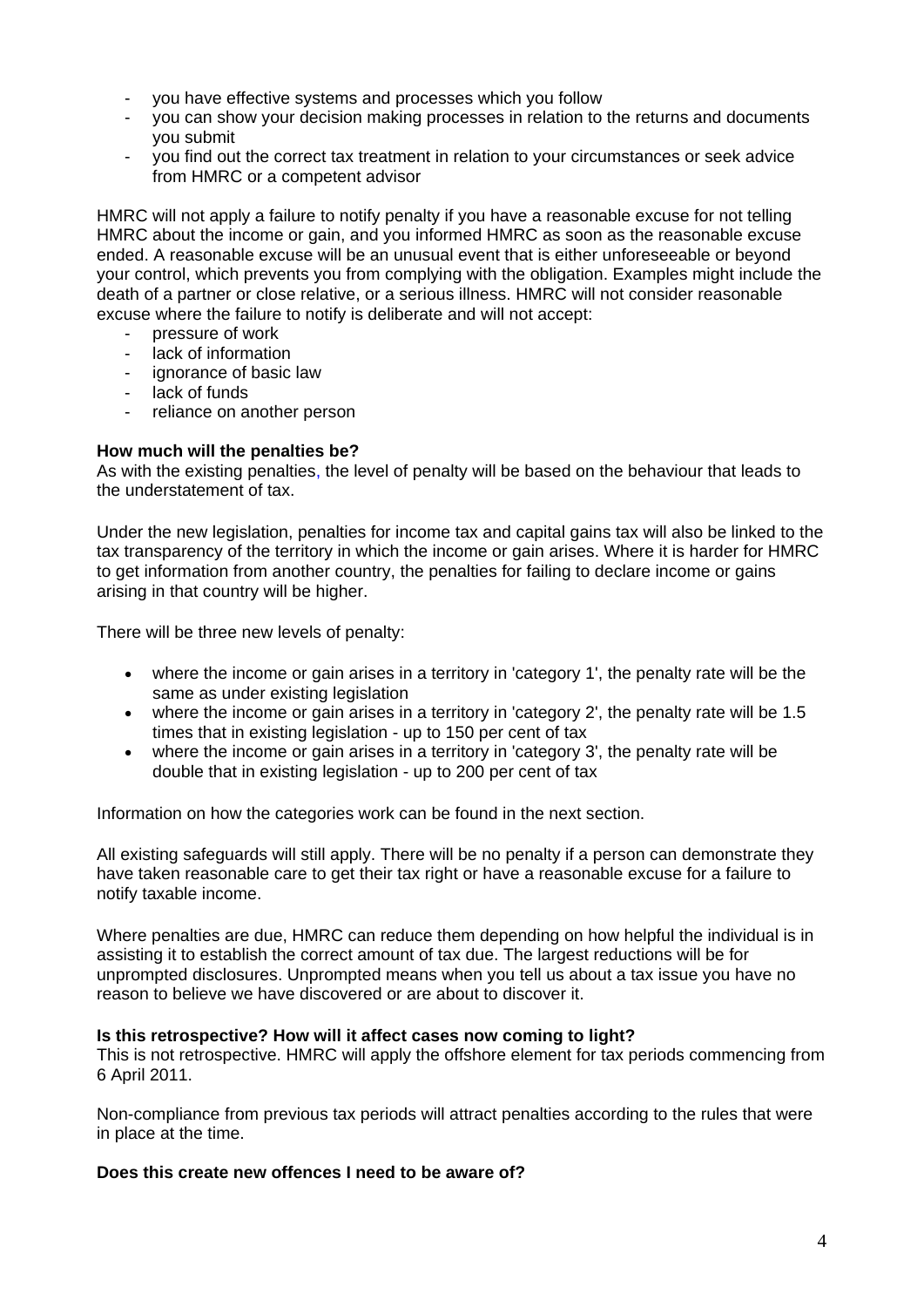This measure does not change the offences which give rise to penalties. It changes how much the penalty will be, where the offence is in respect of an offshore matter.

## **Is it true that a person's evasion could also be made public?**

There are circumstances when HMRC is able to publish the details of a person who they charge with an inaccuracy or a failure to notify penalty.

HMRC will only consider publishing details if:

- a person is liable to an inaccuracy or failure to notify penalty
- the behaviour which gave rise to the penalty was deliberate or deliberate and concealed
- the amount of tax evaded was more than £25,000

However, even where the above criteria are met HMRC will not publish details where individuals make a full disclosure, either unprompted or immediately when challenged, and receive the maximum penalty reduction for cooperating fully throughout the enquiry.

You can find additional details by using the link at the end of this page.

## <span id="page-4-0"></span>**Jurisdictions and categories**

Each offshore territory will fall into one of three categories. HMRC will list which category each territory is in. The criteria used are clear and objective and are set out in the primary law. HMRC will make the list available on their website. There is a link at the bottom of this page.

## **How do I find out which category a country is in?**

The Treasury has laid legislation before Parliament which describes [which territories are in](http://www.hmrc.gov.uk/news/territories-category.htm)  ['category 1' and 'category 3'.](http://www.hmrc.gov.uk/news/territories-category.htm) All other territories (except the UK) will be in 'category 2'.

This classification is subject to approval by Parliament.

HMRC has published the proposed list of countries in categories 1 and 3 on their website. Any territories - except the UK - not in category 1 or 3 are in category 2.

#### **How were the territories categorised?**

HMRC used the objective criteria given in the table below. The table also shows the impact the category has on the penalty.

| <b>Category</b>   | <b>Membership</b>                             | <b>Penalties</b>         |
|-------------------|-----------------------------------------------|--------------------------|
| <b>Category 1</b> | UK.                                           | Penalties unchanged      |
|                   | Territories with automatic                    | - up to 100%             |
|                   | exchange of information on                    |                          |
|                   | savings income with the UK                    |                          |
| <b>Category 2</b> | Territories which exchange<br>$\bullet$       | Penalties increased by a |
|                   | information on request with the               | factor of 1.5            |
|                   | UK.                                           | - up to 150%             |
|                   | <b>Least Developed Countries</b><br>$\bullet$ |                          |
| <b>Category 3</b> | Territories which don't                       | Penalties increased by a |
|                   | exchange information with the                 | factor of 2              |
|                   | UK.                                           | - up to 200%             |
|                   | Territories whose agreements                  |                          |